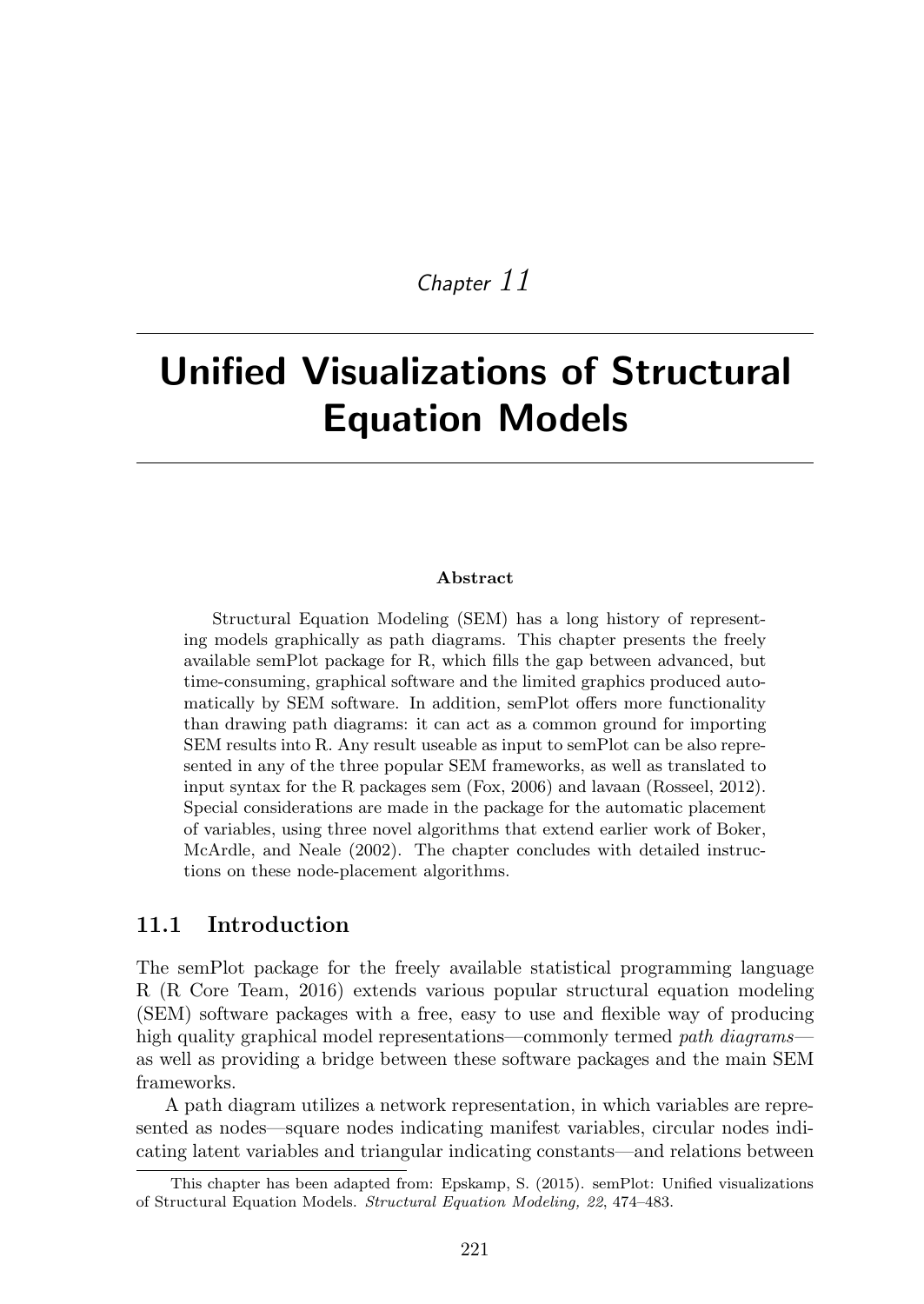variables are represented by a set of unidirectional and bidirectional edges, which typically represent regression equations and (co)variances respectively.

Currently there are two common ways of drawing path diagrams. Many of the available SEM software packages have an option to display the path diagram graphically, either directly in the package (e.g., LISREL; Jöreskog  $&$  Sörbom, 1996), by creating syntax for external network drawing software (e.g., sem; Fox, 2006) or through third party extensions (e.g., Lispath; Marcoulides & Papadopoulos, 1993). Some packages in addition allow the model to be specified in a graphical way, by letting the user draw the path diagram directly in an interactive command window (e.g., Amos; Arbuckle, 2010, MPlus; Muthén & Muthén, 1998–2012, PLSgraph; Chin, 2001, and Onyx; von Oertzen, Brandmaier, & Tsang, 2013). Alternatively, instead of generating a path diagram from a given model, the path diagram can also be drawn manually, using many free and commercial software packages (e.g., Cytoscape; Shannon et al., 2003, Microsoft<sup>®</sup> Powerpoint<sup>®</sup> and igraph; Csardi & Nepusz, 2006).

Both of these methods, however, have important limitations. The path diagrams created by SEM packages produces path diagrams that are hardly customizable, and produce images unsuited for publication. On the other hand, manually drawing path diagrams in external software can take a very long time and is prone to error. The semPlot package offers a middle way; it is designed to automatically produce high quality path diagrams from the output of various popular SEM software packages, while retaining a high level of customizability. Thus, in semPlot, the user feeds a raw output file to the program, which then returns a high-quality image ready for publication. In addition, as will be described below, semPlot creates an internal model representation that can serve as a translator between SEM programs; for instance, on the basis of, say, LISREL model *output*, semPlot automatically generates the corresponding lavaan (Rosseel, 2012) *input*.

The semPlot package supports the output from R packages sem (Fox, 2006), lavaan (Rosseel, 2012), OpenMx (RAM specification only; Boker et al., 2011) and standalone software MPlus (Muthén  $\&$  Muthén, 1998–2012, using R package MplusAutomation for the import; Hallquist & Wiley, 2013), LISREL (Jöreskog & Sörbom, 1996, using R package lisrelToR for import; Epskamp, 2013) and Onyx. Several base R functions for related statistical techniques such as exploratory factor analysis and general linear modeling are also supported. In addition, semPlot can also be used without the need of fitting a SEM using the lavaan modeling syntax, or matrix specification according to the RAM (McArdle & McDonald, 1984), LISREL (Hayduk, 1987) and Mplus (Muthén, 1998–2004) modeling frameworks.

The graphs that semPlot produces are drawn using the qgraph package, which itself is designed as a network drawing package aimed at applications in statistical visualizations. Customization of the graphs can be done either via semPlot itself (using many options designed for SEM models, such as omitting exogenous variances) or post-hoc via the qgraph package (using options designed to visualize graphs, such as manually recoloring edges).

This chapter consists of two sections: the first section describes the functionality of the package and in the second section describes the algorithms used for automatically constructing a path diagram.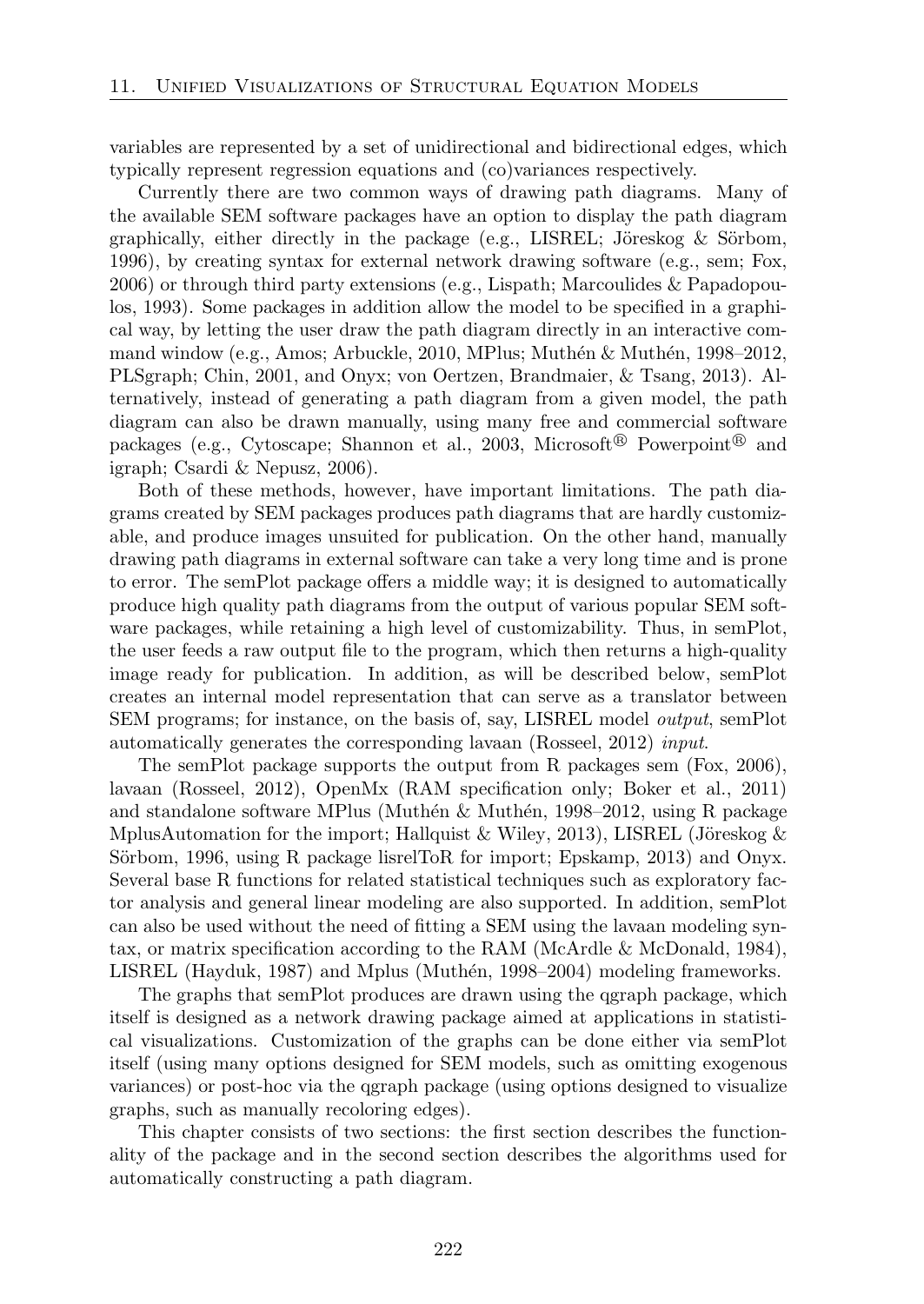

Figure 11.1: Generated path diagram of the Holzinger-Swineford CFA example. Panel (a) shows a visualization of the path diagram with estimates as labels and Panel (b) shows a visualization of the standardized parameter estimates.

### 11.2 General Use of the semPlot Package

The semPlot package can be downloaded from CRAN or installed directly in R:

```
install.packages("semPlot")
```
After which the package can be loaded:

library("semPlot")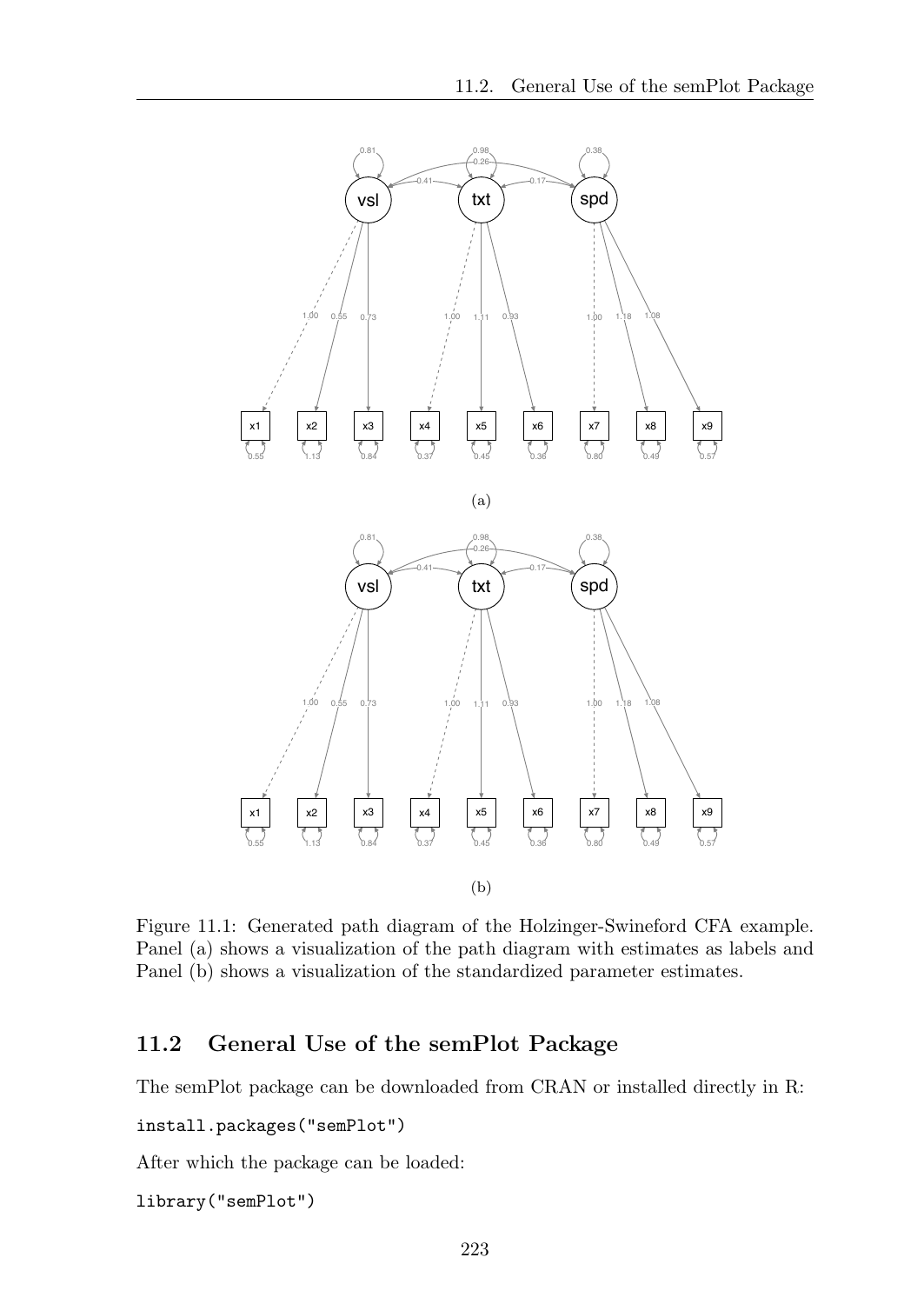This will load the functions from the semPlot package into R.

#### Drawing Path Diagrams

The semPaths function can be used to plot path diagrams and visualize (standardized) parameter estimates. It takes as first argument either a SEM object (from R packages) or a string indicating the location of an output file from external SEM software (MPlus or LISREL). The second and third arguments can be assigned strings indicating what the edge color and label respectively indicate. For example, the following code plots a model where the edges are colored according to standardized values and the edge labels indicate the unstandardized estimates:

semPaths(input, "standardized", "estimates", ...)

Where  $\dots$  indicate any number of other arguments controlling the output which are further explained in the package manual:

?semPaths

To illustrate this, one could use one of the lavaan package documentation examples to compute a confirmatory factor analysis (CFA) on the famous Holzinger and Swineford (1939) example:

```
library("lavaan")
example(cfa)
```
Next, sending the resulting fit object to semPaths plots a path diagram of the model with parameter estimates on the labels:

```
semPaths(fit, "model", "estimates")
```
We could also visualize the parameter estimates by coloring positive parameters green or red indicating positive or negative estimates and varying the width and color of an edge to indicate the strength of the estimate (see Chapter 9). This works best with standardized parameters:

```
semPaths(fit, "standardized", "hide")
```
The resulting graphs can be seen in Figure 11.1. This figure also shows that fixed parameters—in this case scaling by fixing factor loadings—are visualized by default by using dashed lines.

The semPlot package can handle larger complicated measurement models. The next example is based on the Mplus output of the multilevel factor analysis model as described by Little (2013), in which the factor structure of the Life Skills Profile-16 (LSP-16) was assessed. The following codes produce the two plots in Figure 11.2:

```
semPaths(file.choose(), "model", "estimates",
         style = "lisrel", curve = 0.8, nCharNodes = 0,
         sizeLat = 12, sizeLat = 6, title = TRUE,
         mar = c(5, 1, 5, 1), edge. label. cex = 0.5)
```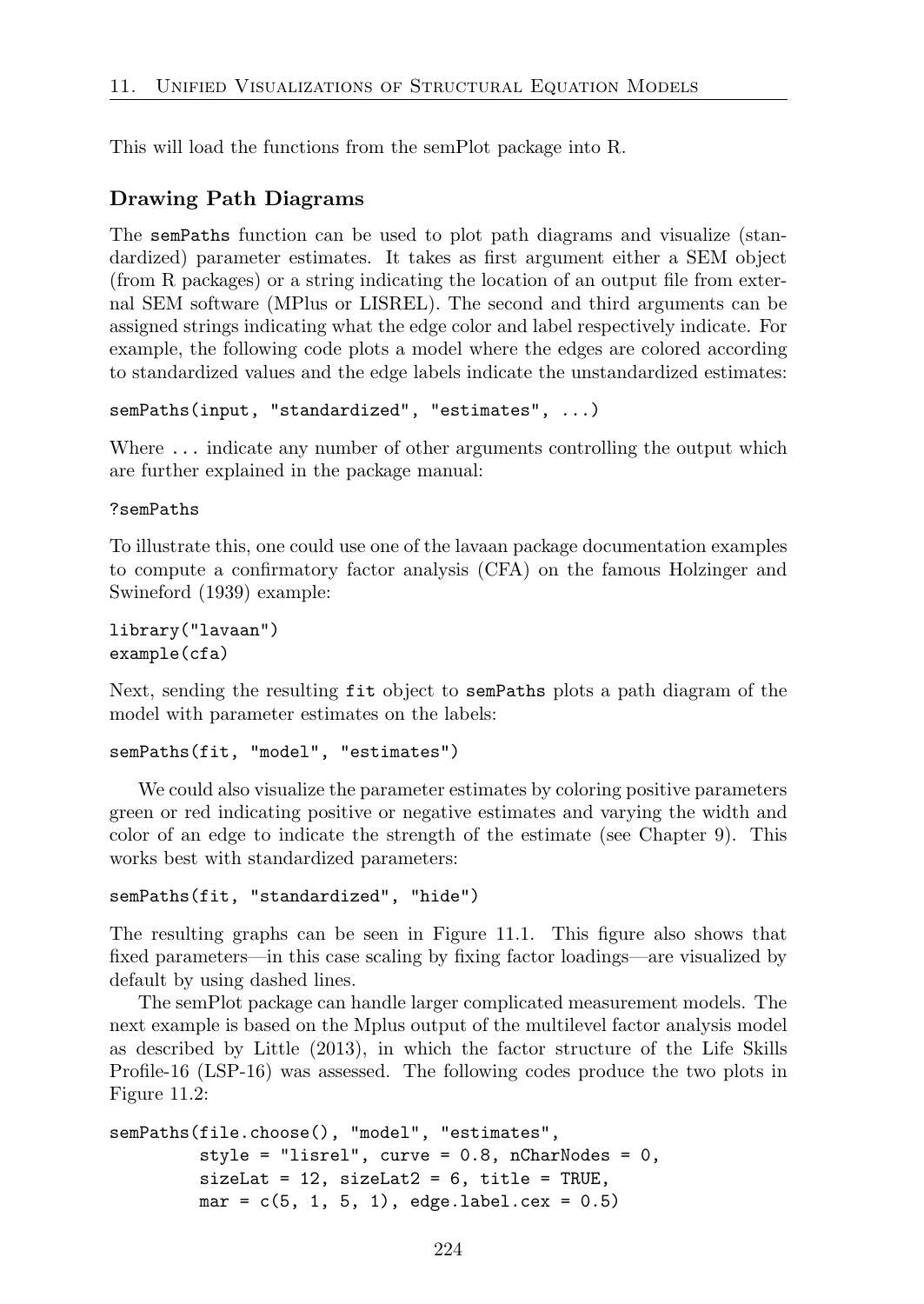

Figure 11.2: Generated path diagram for multilevel factor analysis model of LSP-16. Panel (a) shows the within-cluster model, with vertical bars representing the estimated thresholds of each of the ordinal variables. Panel (b) shows the between-cluster model.

In which  $file.close()$  is a base R function that opens a convenient file browser to select the Mplus output file.

Figure 11.2 shows that two plots are now generated: one indicating the withincluster model and one indicating the between-cluster model. In the within-cluster model the closed orbs inside manifest indicate random intercepts and the vertical bars inside the manifest variables indicate the estimated thresholds; in the between-cluster model the indicators are represented by a circle for random intercepts.

The argument style = "lisrel" specifies that (residual) variances are plotted similar to the way LISREL plots these: as arrows without origin on endogenous variables only. The default, style = "ram", would plot these residuals as described by Boker et al. (2002): as double-headed self-loops on both endogenous and exogenous variables. To illustrate this consider an example of the famous 'Industrialization and Political Democracy' dataset used by Bollen (1989), which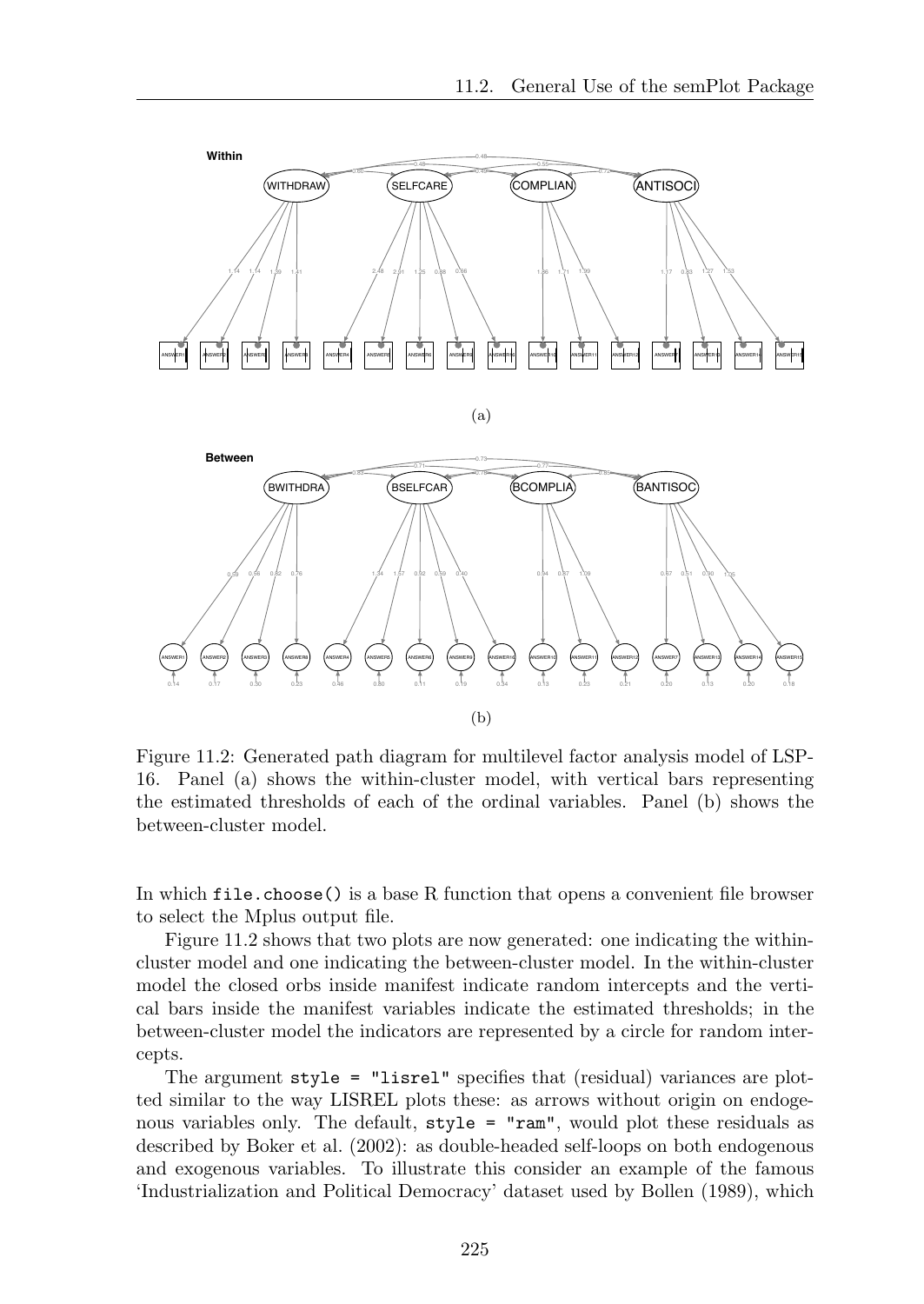has been implemented as example in the Lavaan package:

```
library("lavaan")
example(sem)
semPaths(fit, "model", "hide", style = "lisrel",
         rotation = 2)semPaths(fit, "model", "hide", style = "ram", rotation = 2,
         cardinal = "man cov")
```
The resulting graphs can be seen in Figure 11.3.

Color can also indicate equality constrains: by coloring parameters that are constrained to be equal with the same color (unconstrained parameters are still colored gray)—especially useful in identifying the different steps in assessing measurement invariance (Meredith, 1993). For example, the semTools package (Pornprasertmanit, Miller, Schoemann, & Rosseel, 2013) can be used to test for measurement invariance using lavaan on the Holzinger and Swineford (1939) example:

```
library("semTools")
fits <- example(measurementInvariance)
semPaths(fits$value$fit.intercepts, "equality", "estimates",
         sizeLat = 5, title = FALSE, ask = FALSE,
         levels = c(1, 2, 4), edge.label.cex = 0.5)
```
Figure 11.4 shows one of the steps in testing for measurement invariance: strict measurement invariance with free factor means. It can be seen that the factor loadings and intercepts are constrained to be equal over groups, but the factor means and variances are not.

#### Investigating Correlational Structures

SEM models are usually fit by comparing the observed covariances to the model implied covariances. The qgraph package used as back-end to semPlot supplies a novel framework for visualizing correlational structures as networks (as is described in Chapter 9): a correlation matrix can be visualized as a network in which each variable is represented by a node and each correlation as a weighted edge between two nodes.

In the semPlot package, the semCors function visualizes the model implied correlation matrix (which is either provided as input or computed from data) and the observed correlation matrix (must be provided as input) using qgraph with parameters automatically chosen such that the graphs are comparable. To illustrate this, consider the following simulated dataset (using lavaan):

```
library("lavaan")
```

```
Mod \leftarrow '
A = 1*a1 + 0.6*a2 + 0.8*a3B = 1 * b1 + 0.7 * b2 + 0.9 * b3a1 ~~ 1*b1
A \sim -0.3* B
```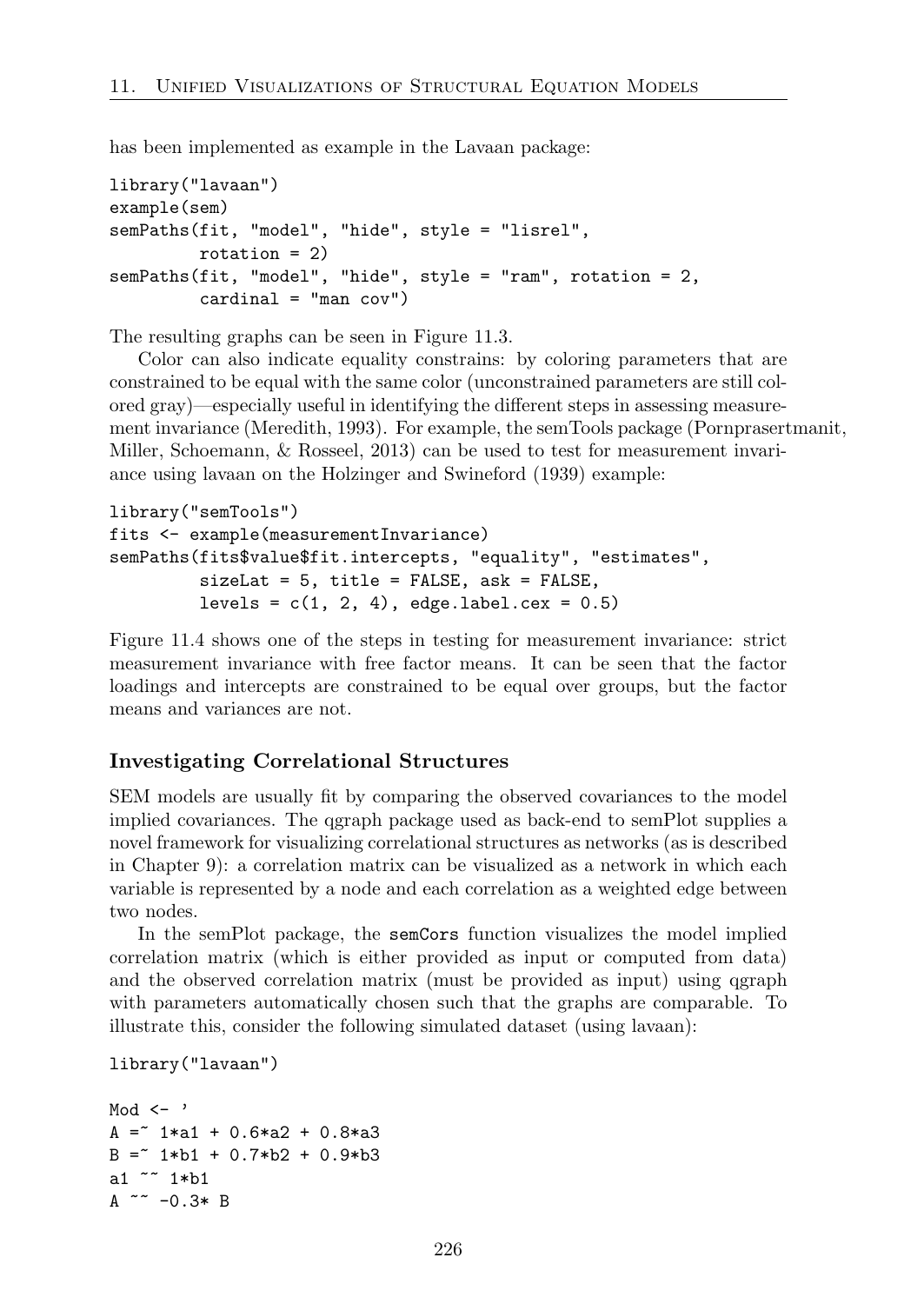

(a)



(b)

Figure 11.3: Generated path diagrams for Industrialization and Political Democracy dataset example. Panel (a) shows the path diagram with residuals drawn in 'lisrel' style and Panel (b) shows the path diagram with residuals drawn in 'ram' style.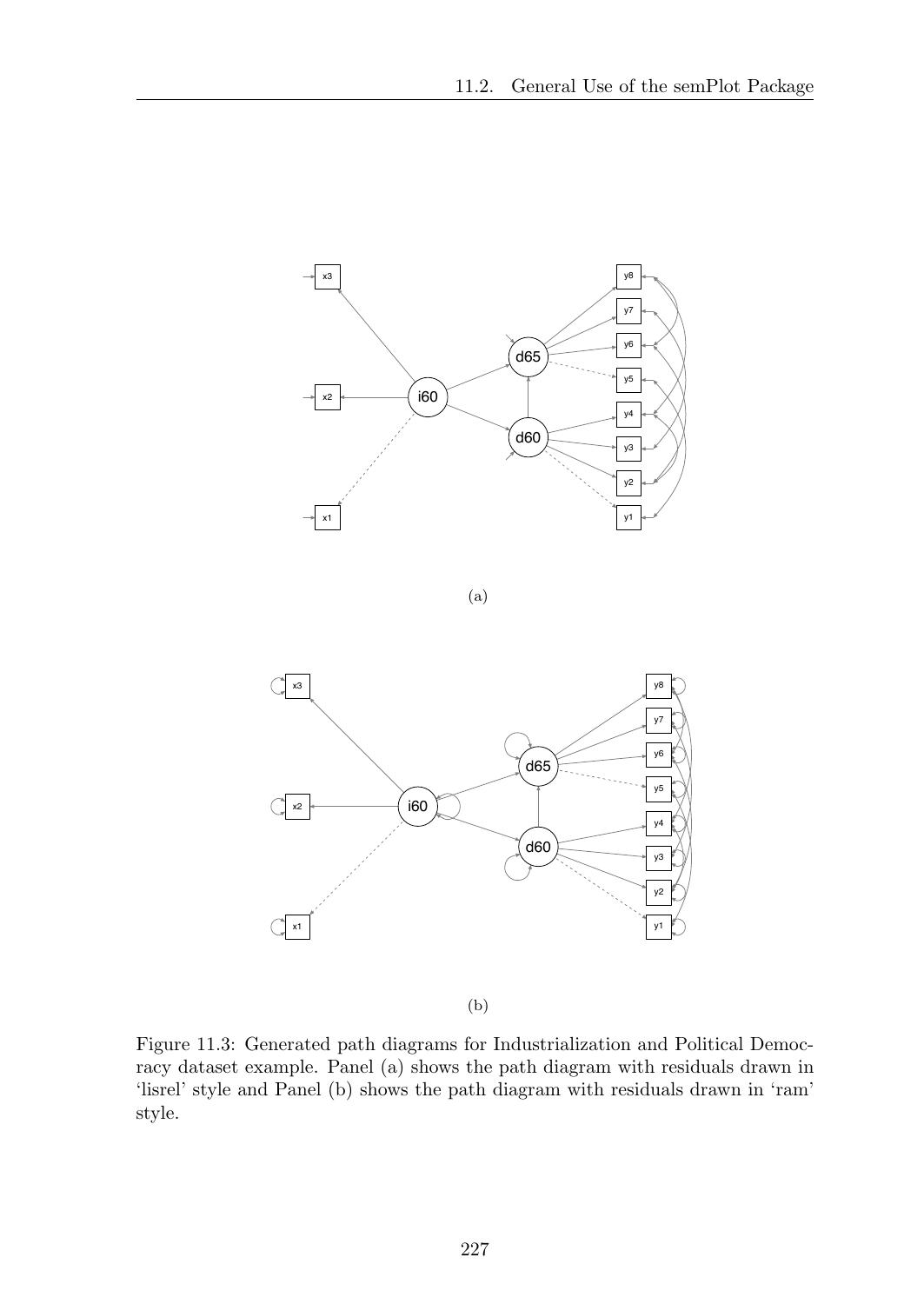

Figure 11.4: Path diagrams for two groups in the Holzinger-Swineford CFA example, testing for strict measurement invariance with free factor means.

set.seed(5) Data <- simulateData(Mod)

 $\,$ 

This dataset, called Data, is simulated under a two-factor model with two negatively correlated factors. However, the residuals of the first indicator of each factor are strongly positively correlated. After fitting a general CFA model to this data, not including the residual correlation, the implied and observed correlation matrices can be inspected:

Mod  $\leftarrow$  '  $A = a + a2 + a3$  $B =^{\sim} b1 + b2 + b3$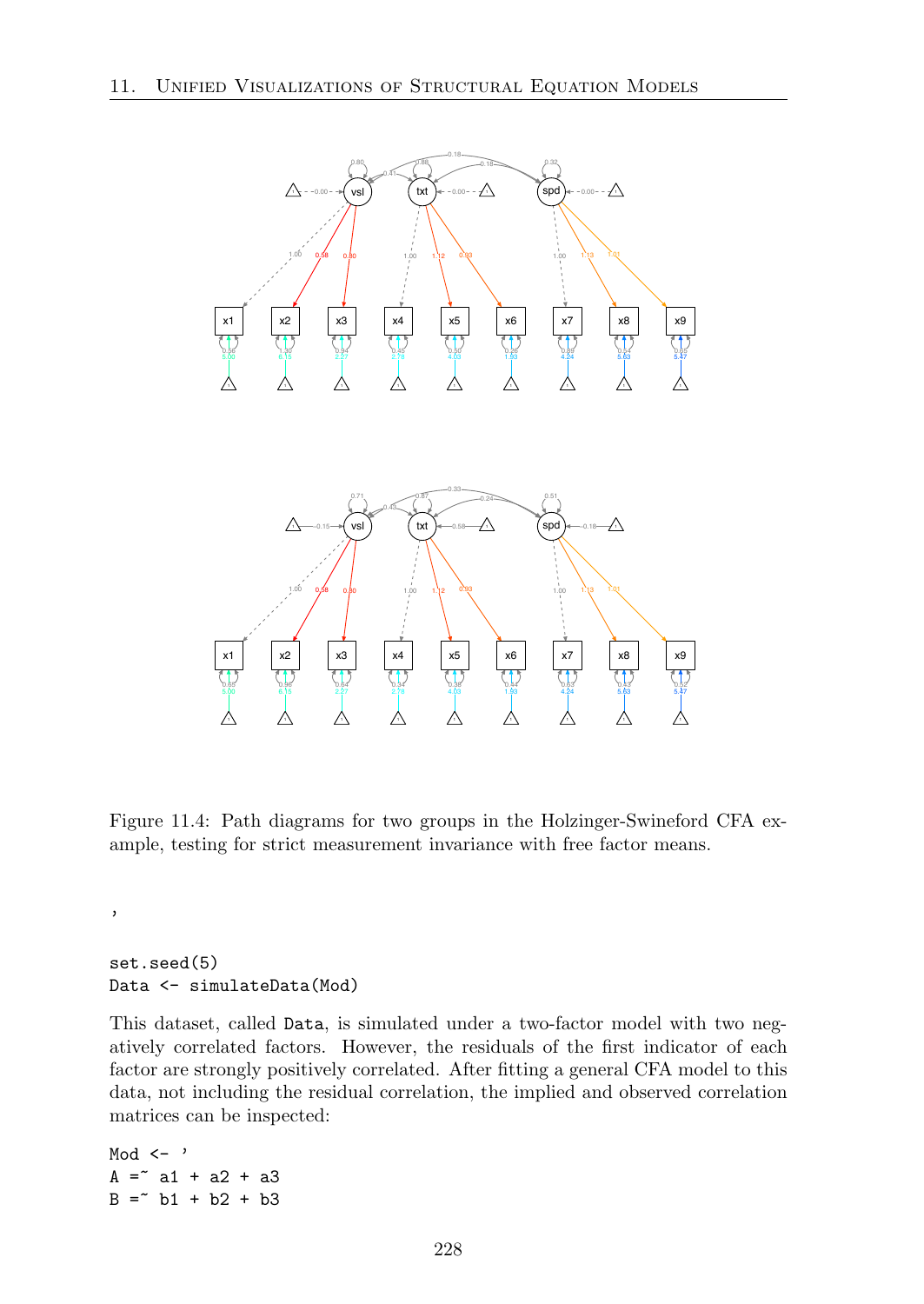

Figure 11.5: Observed (left) and model implied (right) correlation matrices of simulated data example.

```
'
fit <- cfa(Mod, data=Data)
semCors(fit, layout = "spring", cut = 0.3, esize = 20)
```
Figure 11.5 shows that the observed and implied correlation matrices are very similar except for the correlation between a1 and b1, which cause the misfit in this model. This provides a visual way of judging the fit of a SEM model and a way of seeing where misfit is occurring.

#### Linking SEM Software Packages and Models

An important design philosophy of semPlot is unifying different SEM software packages in a freely available interface. To this end, the package can also be used as bridge between different SEM software packages and SEM models. First, the semSyntax function generates model syntax for R packages sem and lavaan given any input supported in semPlot. For example, the output file of example 5.1 of the MPlus user guide (Muthén & Muthén, 1998–2012) can be imported:

```
ex5.1 <- tempfile(fileext = ".out")
url <- "http://www.statmodel.com/usersguide/chap5/ex5.1.out"
download.file(url, ex5.1)
```
Next, the file can be used to generate a model to use in the lavaan package:

```
lavMod <- semSyntax(ex5.1, "lavaan")
## Model <- '
## F1 =~ 1*Y1
## F1 = 7 Y2
## (...)
```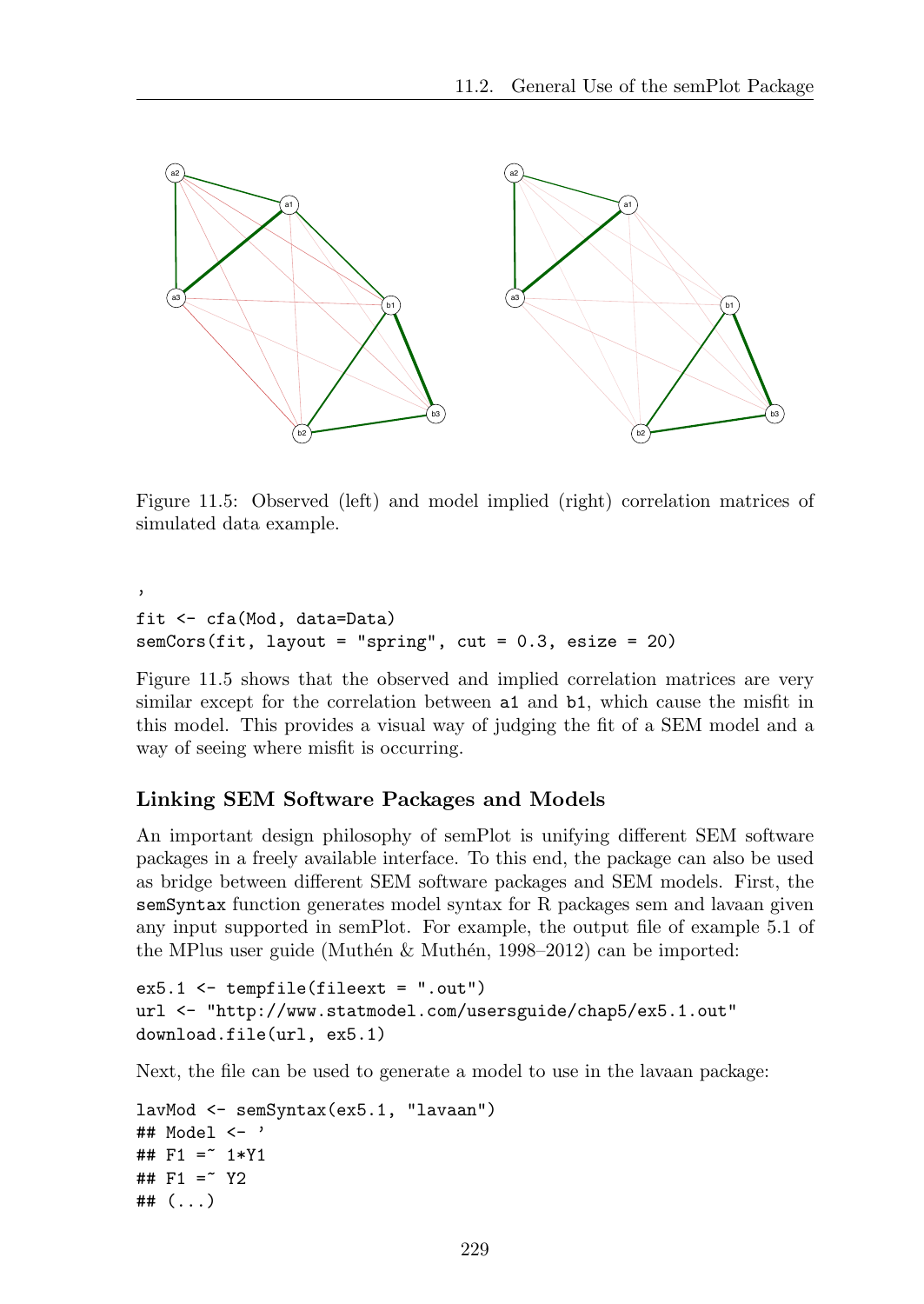## Y5 ~~ Y5 ## Y6 ~~ Y6 ## '

The function returns an object, and prints the R script needed to create this object. A useful application of this bridge is to simulate data in R given any SEM output file using lavaan's simulateData function. To do this, first specify the model with all estimated parameters set to fixed:

lavMod <- semSyntax(ex5.1, "lavaan", allFixed = TRUE)

Next the model can be sent to simulateData:

```
head(simulateData(lavModFixed))
```

| ## |                                                      |  | Y1 Y2 Y3 Y4 Y5 | Y6 |
|----|------------------------------------------------------|--|----------------|----|
|    | ## 1 0.88695 0.2414 0.8060 0.6778 1.2228 -0.34377    |  |                |    |
|    | ## 2 1.30715 -0.4904 0.8651 0.4772 0.4611 0.58303    |  |                |    |
|    | ## 3 -0.62939 -1.5140 -0.3916 1.0225 1.2060 -0.65448 |  |                |    |
|    | ## 4 0.99210 -1.8682 -1.0856 0.3514 -0.3357 -2.01952 |  |                |    |
|    | ## 5 0.02836 -0.4113 -0.3776 -1.1781 0.1050 -1.23260 |  |                |    |
|    | ## 6 1.12654 1.9011 1.0472 0.6976 -0.8670 -0.03874   |  |                |    |

Second, the semMatrixAlgebra The semMatrixAlgebra function offers a unified interface for extracting model matrices of any of the three major SEM frameworks, RAM (McArdle & McDonald, 1984), LISREL (Hayduk, 1987) and Mplus (Muthén, 1998–2004), using any of the supported input software packages. For example, the RAM framework uses three model matrices: *A*, *S* and *F*:

$$
v = Av + u
$$
  
 
$$
u \sim N(0, S)
$$
  
 
$$
Var(v) = F (I - A) S (I - A)^{-1\top} F^{\top}
$$

In which *v* is a vector containing both manifest and latent variables, *A* a matrix of regression parameters (usually termed the asymmetric matrix), *S* a matrix of (residual) variances (usually termed the symmetric matrix) and *F* (usually termed the filter matrix) can be used to distinguish between latent and manifest variables. semMatrixAlgebra can be used to extract e.g., the *A* matrix of Mplus user guide example 5.1:

| semMatrixAlgebra(ex5.1, A) |  |  |                          |          |          |          |                |          |          |  |  |  |
|----------------------------|--|--|--------------------------|----------|----------|----------|----------------|----------|----------|--|--|--|
| ##                         |  |  | F1 F2 Y1 Y2 Y3 Y4 Y5 Y6  |          |          |          |                |          |          |  |  |  |
|                            |  |  | ##F1 0.000 0.000 0 0 0 0 |          |          |          |                | $\Omega$ | $\Omega$ |  |  |  |
|                            |  |  | ##F2 0.000 0.000 0 0 0 0 |          |          |          |                | $\Omega$ | $\Omega$ |  |  |  |
|                            |  |  | ## Y1 1.000 0.000 0 0    |          |          | $\Omega$ | $\Omega$       | $\Omega$ | $\Omega$ |  |  |  |
|                            |  |  | ## Y2 1.126 0.000        | $\Omega$ | $\Omega$ | $\Omega$ | $\Omega$       | $\Omega$ | $\Omega$ |  |  |  |
|                            |  |  | ## Y3 1.019 0.000 0      |          | $\Omega$ | $\Omega$ | $\overline{0}$ | $\Omega$ | $\Omega$ |  |  |  |
|                            |  |  | ## Y4 0.000 1.000        | $\Omega$ | $\Omega$ | $\Omega$ | 0              | $\Omega$ | $\Omega$ |  |  |  |
|                            |  |  | ## Y5 0.000 1.059        | $\Omega$ | $\Omega$ | 0        | 0              | $\Omega$ | 0        |  |  |  |
|                            |  |  | ## Y6 0.000 0.897 0      |          | $\circ$  | $\Omega$ | $\Omega$       | $\Omega$ | $\Omega$ |  |  |  |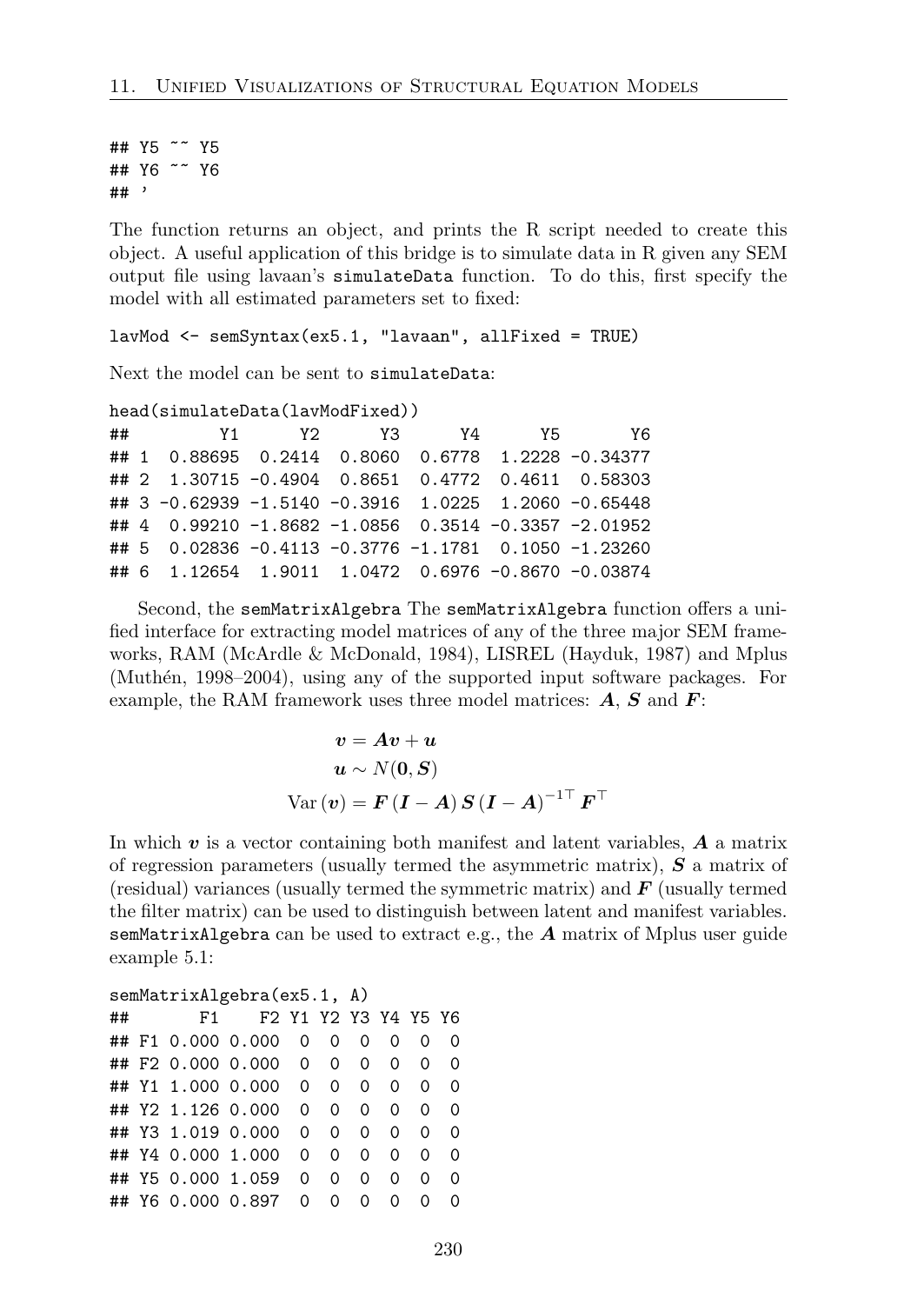Note that the use of A automatically let semMatrixAlgebra detect that we are interested in the RAM framework specifically. Requesting matrices from other frameworks, such as the  $\Lambda$  matrix—containing factor loadings—from the MPlus modeling framework, works in the same way:

```
semMatrixAlgebra(ex5.1, Lambda)
## F1 F2
## Y1 1.000 0.000
## Y2 1.126 0.000
## Y3 1.019 0.000
## Y4 0.000 1.000
## Y5 0.000 1.059
## Y6 0.000 0.897
```
The semMatrixAlgebra function cannot only be used for extracting individual model matrices but also for extracting the result of algebraic computations using these model matrices. For example, one could compute the implied covariances on the same example model as follows—using helper function  $\text{Inin}(A, TRUE)$  to compute  $(I - A)^{-1}$ :

```
semMatrixAlgebra(ex5.1,
 F %*% Imin(A,TRUE) %*% S %*% t(Imin(A, TRUE)) %*% t(F))
## Y1 Y2 Y3 Y4 Y5 Y6
## Y1 1.97100 1.02128 0.92423 -0.03000 -0.03177 -0.02691
## Y2 1.02128 1.94796 1.04069 -0.03378 -0.03577 -0.03030
## Y3 0.92423 1.04069 1.95179 -0.03057 -0.03237 -0.02742
## Y4 -0.03000 -0.03378 -0.03057 2.05000 0.80484 0.68172
## Y5 -0.03177 -0.03577 -0.03237 0.80484 1.70633 0.72194
## Y6 -0.02691 -0.03030 -0.02742 0.68172 0.72194 1.67750
```
semMatrixAlgebra returns the results in a list rather than a single matrix if the model contains multiple groups.

#### 11.3 Algorithms for Drawing Path Diagrams

When drawing a path diagram the variables need to be placed in a structured way, such that the diagram is easily interpretable (Boker et al., 2002). Manually defining such a graph layout can be tedious and time-consuming work; an automated solution to placing variables would work best in most situations. This section introduces three novel algorithms—which are implemented in semPlot—that can be used to automatically place variables such that complex SEM models are easily interpretable.

The three layout algorithms are each designed to place variables in a tree-like structure next to each other on horizontal levels. They are chosen such that first, the structural part of the model—especially the relationship between exogenous and endogenous variables—is clearly visible; and second, Indicators of a latent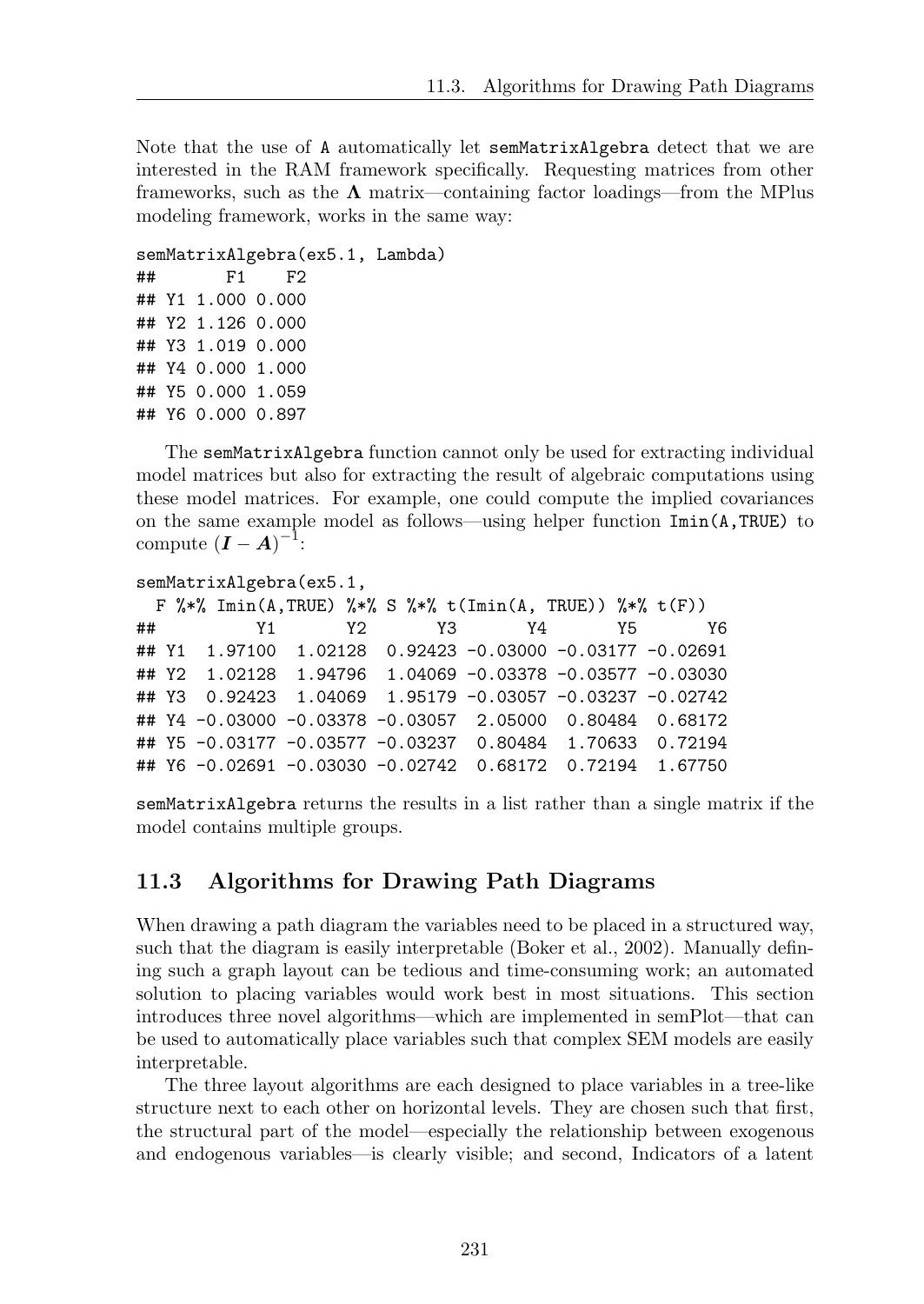variable are placed next to each other and either below or above the latent variable. To achieve this, all three algorithms start with exogenous variables<sup>1</sup> or their indicators placed at the top level of the graph (level 0) and expand downwards to the bottom of the graph (level *n*).

The first algorithm is based on the way the LISREL program (Jöreskog  $\&$ Sörbom, 1996) plots path diagrams. In this algorithm variables are placed on one of four horizontal levels. The top level contains manifest variables that are either exogenous themselves or only indicators of exogenous latent variables. The second level contains latent variables that are either exogenous themselves or regressed only on exogenous manifest variables. The third level contains all other (endogenous) latent variables and the fourth level contains all other (endogenous) manifest variables. Intercepts can be added by placing a representation of the unit vector next to or below/above each variable. In defining the horizontal placement the latent variables are placed in the order they appear in the model, and manifest variables are placed such that they are closest to latent variables they are connected to.

The second algorithm is a variation of the Reingold-Tilford algorithm (Reingold & Tilford, 1981) which places variables in a tree structure originating from a set of user defined root nodes at the top. The igraph package (Csardi & Nepusz, 2006) can be used to compute the Reingold-Tilford algorithm. However, in the presence of intercepts, exogenous latents, or covariances, this algorithm does not produce proper diagram structures out of the box. To solve this, the algorithm is applied to a modified version of the network representation of the model: by removing all arrows (making edges undirected) and removing all covariances. Through a specific choice of root variables, a tree structure is obtained in which exogenous variables are placed on top and endogenous variables at the bottom.

Finally, the third algorithm uses a variation of the placement algorithm described by Boker et al. (2002). This algorithm computes for each node the longest outgoing path, and places nodes accordingly on horizontal levels from highest (top) to lowest (bottom) longest outgoing path-length. For more stable results (e.g., indicators of exogenous latents should be placed above the latent), this algorithm can be enhanced by not using the original network representation of a model but one in which the direction of the edges between exogenous latent variables and their indicators is reversed and all double-headed edges (covariances) are removed.

In all three algorithms, horizontal levels that do not contain any nodes are not included in the graph, and if there are only exogenous latent variables and no regressions between manifest variables (e.g., factor analysis models) the layout is flipped. In cases which feature many indicators per latent variable, it is more useful to place variables in a circle-like fashion; here, the origin of the tree placement is not at the top, expanding to the bottom, but at the center, expanding outward. To do this, we may transform the horizontal levels to nested circles; the higher the level, the smaller the circle.

Often, the structural part of a model—containing only regressions between latent variables—is the only part that requires specifically thoughtful placement of variables; for the measurement parts—the factor loadings of indicators on each

<sup>1</sup>A variable is treated as exogenous if it has no incoming directed edges attached.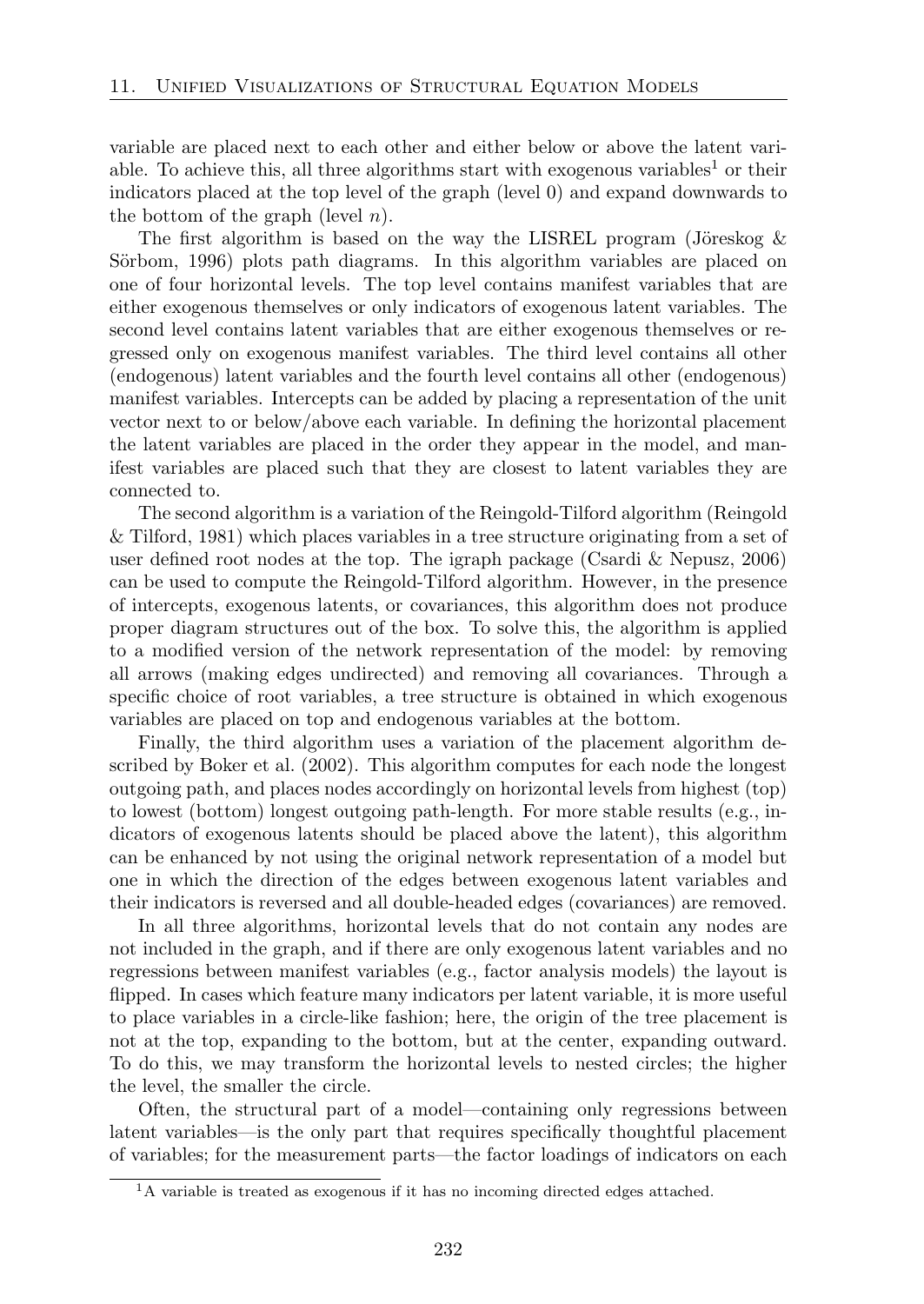

Figure 11.6: Path diagram including parameter estimates of example 5.25 of the Mplus user guide. Panel (a) shows default placement, panel (b) the adjusted Reingold-Tilford algorithm, panel (c) the adjusted Boker-McArdle-Neale algorithm and panel (d) a layout where only the structural part is based on the adjusted Boker-McArdle-Neale algorithm and the measurement sub-models are drawn around the latent variables.